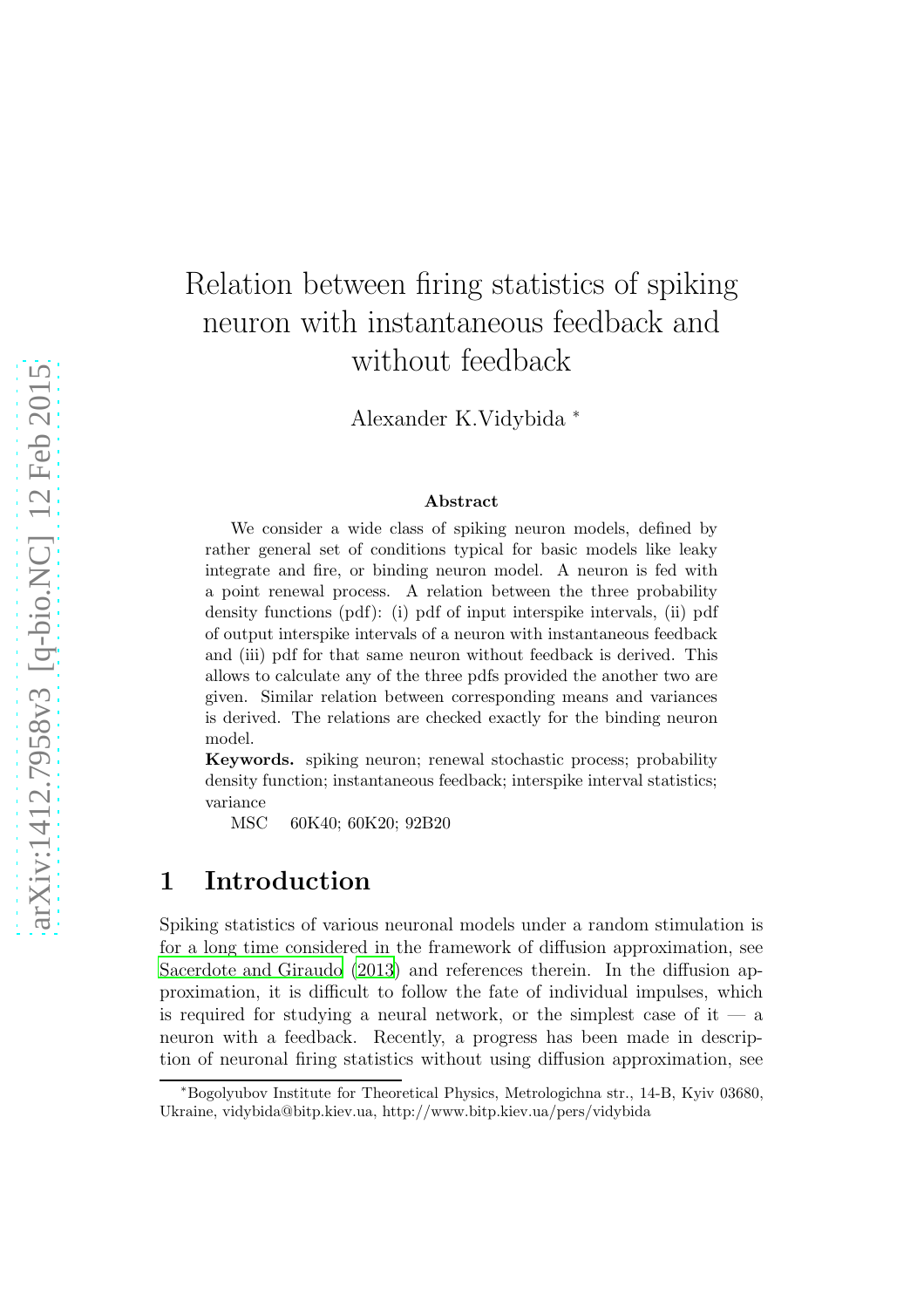e.g. [\(Arunachalam et al.](#page-5-0), [2013;](#page-5-0) [Vidybida](#page-6-1), [2007,](#page-6-1) [2008](#page-6-2)). In the cited papers, output statistics is calculated for binding neuron [\(Vidybida](#page-6-1), [2007\)](#page-6-1) and binding neuron with instantaneous feedback [\(Arunachalam et al., 2013](#page-5-0); [Vidybida, 2008](#page-6-2)) stimulated with Poisson point process and some other processes [\(Arunachalam et al.](#page-5-0), [2013\)](#page-5-0). In this letter we offer a simple relation between output statistics of a neuron with instantaneous feedback and that same neuron without feedback, which is valid for any renewal input point process. Also, we do not specify a concrete neuronal model, only formulate a set of conditions the model must satisfy. Most basic neuronal models do satisfy the formulated conditions.

### 2 Assumptions and definitions

The main function of a neuron is to transform its stream of input impulses (the stimulus) into its stream of output impulses. An output impulse is usually called "spike". When a neuron emits an output impulse, it is usually said that neuron is triggered and fires a spike. As regards neuronal functioning we assume that the following conditions are satisfied:

- COND1 Neuron is stimulated with excitatory input impulses which form a renewal point process. The process is described by means of a probability density function (pdf) of input interspike intervals (ISI),  $p^{in}(t)$ , where t denotes an ISI duration.
- COND2 Neuron has a deterministic behavior: the same stimulus, which is a sequence of input impulses, gives the same result (the neuron either fires, or does not fire).
- COND3 After firing, neuron appears in its resting state, which does not evolve in time until a fresh input impulse comes.
- COND4 Neuron may fire only at a moment when an input impulse comes.
- COND5 If neuron starts from its resting state, then more than one input impulse is required in order to trigger it.
- COND6 Output stream of impulses can be characterized with pdf of the output ISIs,  $p^o(t)$ .

The conditions COND1-COND6, above, are satisfied for basic neuronal models, such as perfect integrate-and-fire model, see [\(Abbott,](#page-5-1) [1999](#page-5-1)), leaky integrate-and-fire model [\(Stein](#page-6-3), [1967](#page-6-3)), or binding neuron model [\(Vidybida](#page-6-1),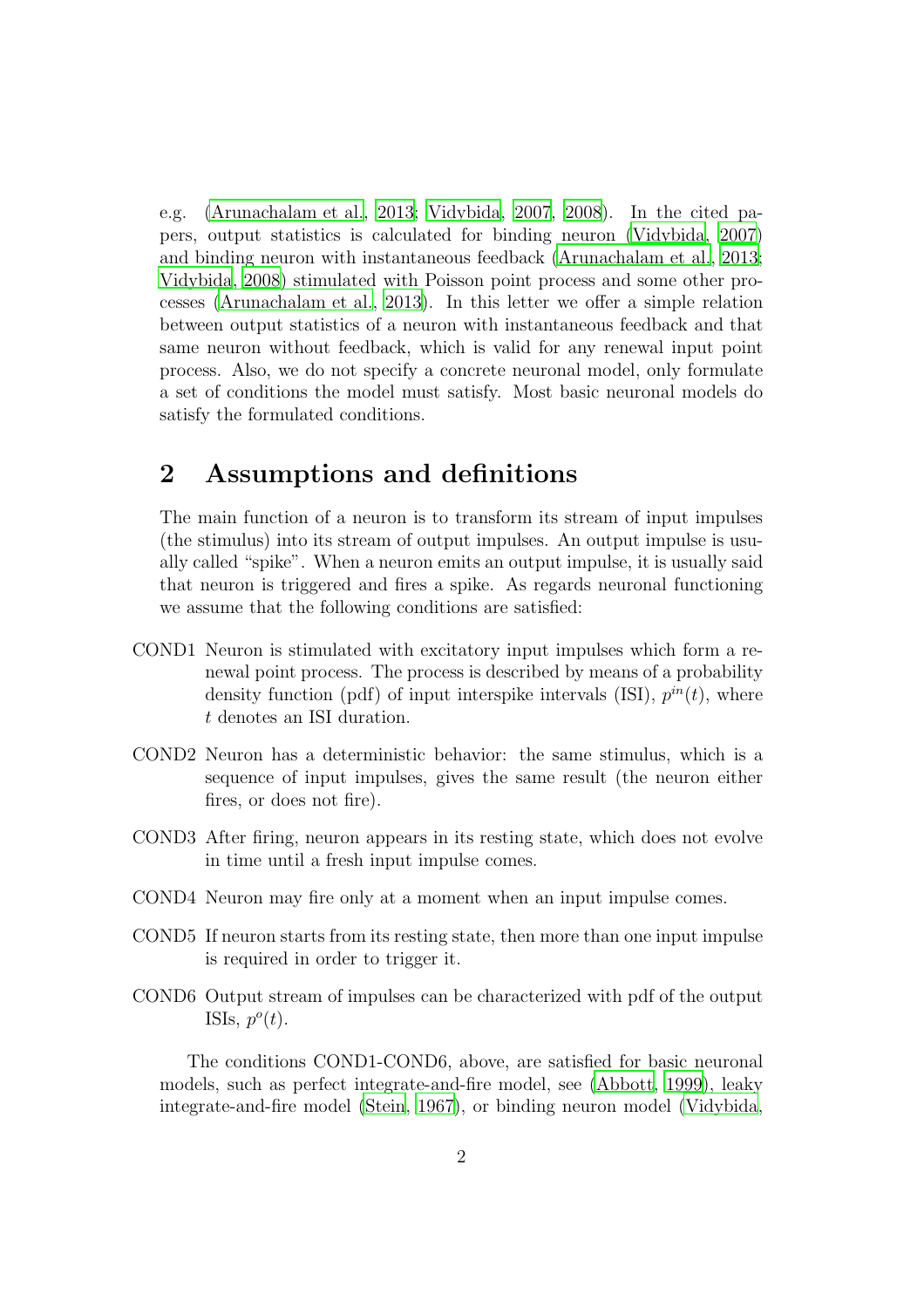[2007](#page-6-1)). Condition COND5 means that the neuron makes some processing of sets of input impulses, instead of channelizing every input impulse into its output stream.

From COND1-COND4 it follows that the output stream of ISIs will be as well a renewal stochastic process.

The above construction can be extended by adding an instantaneous feedback line, see [\(Vidybida](#page-6-2), [2008\)](#page-6-2). The line sends any output impulse to the neuronal input without delay. This impulse is identical to any other input impulse. In this case we have a neuron with instantaneous feedback (IF).

It is worth noticing that immediately after firing the neuron with IF as well appears in a standard initial state. This standard initial state is realized if a neuron being in the resting state gets one input impulse. This state can evolve in time<sup>[1](#page-2-0)</sup>. Nevertheless, it is clear that the output stream of ISIs of a neuron with IF as well will be a renewal process. As regards this process, we expect the following:

COND7 The output stream of ISIs of neuron with IF can be described by means of a pdf  $p^{o\_if}(t)$ , where "if" stands for the "instantaneous feedback".

### 3 Relation between pdfs

Our purpose is to establish a relation between  $p^{in}(t)$ ,  $p^{o}(t)$  and  $p^{o if}(t)$ . Any of the three processes is a renewal one. If so, it is enough to analyze what happens between two consecutive firings of neuron without feedback.

Expect that neuron without feedback fires at moment 0. In order to fire next time at moment from  $[t; t + dt]$ , the neuron must obtain an input impulse at this same moment (COND4), and this impulse is not the first one received after the moment 0 (COND5). The first one must be obtained earlier, at some moment  $t' \in ]0; t[$ . The probability to receive this impulse in the interval  $[t'; t' + dt'$  is  $p^{in}(t')dt'$ . After receiving this impulse, the neuron appears in the standard initial state of neuron with instantaneous feedback. Now, firing next time at  $t$  means that a neuron with IF fires first time at t if starts at t'. This event does not depend on the event of receiving first input impulse and has probability  $p^{o\_if}(t-t')dt$ . Thus, the compound event of receiving the first impulse at time  $t' < t$  and firing firstly at time t has the following probability  $p^{in}(t')dt'p^{o\_if}(t-t')dt$ . This expression gives probability of a single alternative, where the whole set of alternatives is parameterized

<span id="page-2-0"></span><sup>&</sup>lt;sup>1</sup>This state evolves with time for any neuronal model (received with impulse excitation decays in time), except of the perfect integrator.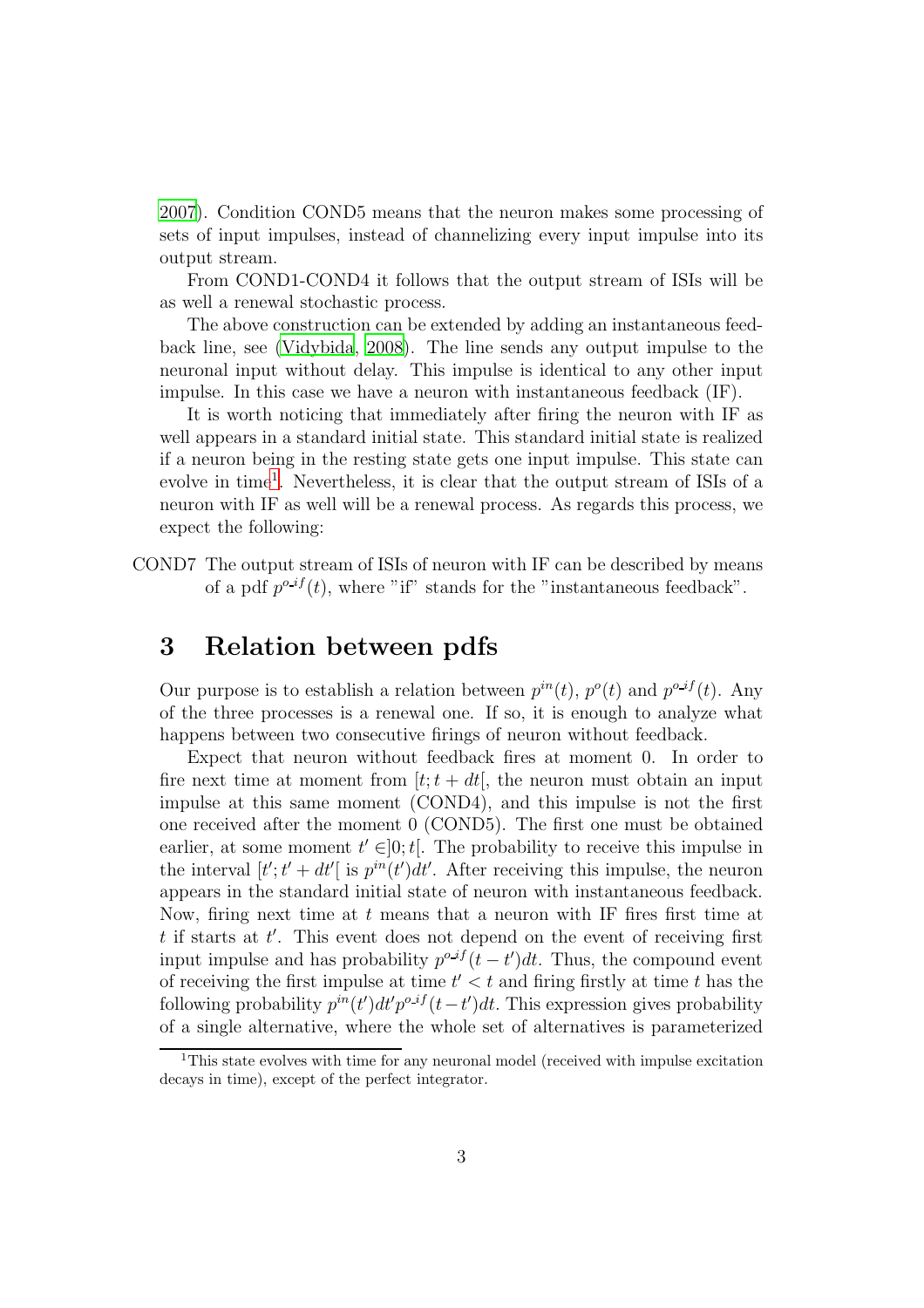with t'. To get the  $p^o(t)dt$  one has to add the probabilities of all alternatives:

<span id="page-3-0"></span>
$$
p^{o}(t)dt = \int_{0}^{t} p^{in}(t')p^{o\_if}(t-t')dt'dt.
$$
 (1)

The required relation follows from [\(1\)](#page-3-0):

<span id="page-3-1"></span>
$$
p^{o}(t) = \int_{0}^{t} p^{in}(t')p^{o\_if}(t-t')dt'.
$$
 (2)

### 3.1 Inverting Eq. [\(2\)](#page-3-1)

In general case, the Eq. [\(2\)](#page-3-1) can be inverted by means of Laplace transform:

$$
\mathcal{L}(p^o)(s) = \mathcal{L}(p^{in})(s)\mathcal{L}(p^{o_if})(s),
$$
  

$$
\mathcal{L}(p^{o_if})(s) = \mathcal{L}(p^o)(s)/\mathcal{L}(p^{in})(s).
$$
 (3)

<span id="page-3-2"></span>In order to find exact expression for  $p^{o}{}^{if}(t)$  it is necessary to apply the inverse Laplace transform to the right hand side of [\(3\)](#page-3-2). This operation can be accomplished depending on the explicit expressions for the  $p^{in}(t)$ ,  $p^{o}(t)$ .

#### 3.2 Poissonian input case

In this case  $p^{in}(t) = \lambda e^{-\lambda t}$  and its Laplace transform is  $\mathcal{L}(p^{in})(s) = \frac{\lambda}{s+\lambda}$ , which gives after using in [\(3\)](#page-3-2)

<span id="page-3-3"></span>
$$
\mathcal{L}(p^{o\_if})(s) = \mathcal{L}(p^o)(s) + s\mathcal{L}(p^o)(s)/\lambda.
$$
 (4)

<span id="page-3-4"></span>Notice that from COND1, COND5 it follows that  $p<sup>o</sup>(0) = 0$ . If so, then [\(4\)](#page-3-3) gives

$$
p^{o\_if}(t) = p^o(t) + \frac{1}{\lambda} \frac{d}{dt} p^o(t).
$$
\n<sup>(5)</sup>

## 4 Example - binding neuron with threshold two

The binding neuron (BN) model is characterized with a time interval  $\tau$ 0 during which an input impulse is stored in the neuron. The BN with threshold 2 fires a spike at the moment of receiving an input impulse, provided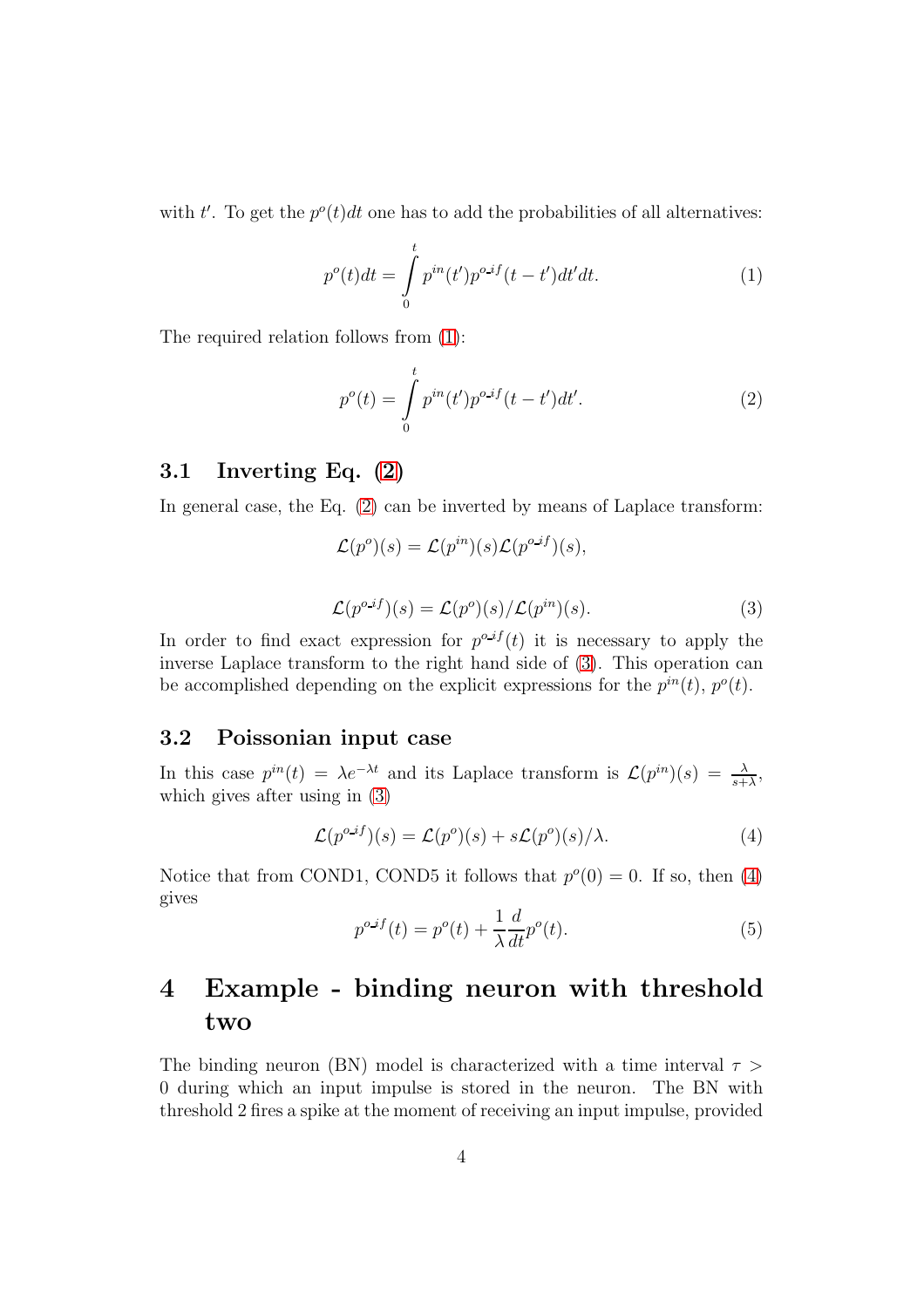at that moment the previous input impulse is still stored in the neuron. Just after firing, BN is free of stored impulses. If BN is stimulated with the Poisson stream, then COND1-COND7 are satisfied.

Exact expression for the  $p^o(t)$  can be found in [\(Vidybida, 2007](#page-6-1), Eq. (3)): for  $m = 0, 1, 2, \ldots$ , if  $m\tau < t \leq (m + 1)\tau$  then

<span id="page-4-0"></span>
$$
p^{o}(t) = e^{-\lambda t} \frac{\lambda^{m+2}}{(m+1)!} (t - m\tau)^{m+1}
$$
  
+ 
$$
e^{-\lambda t} \sum_{2 \le k \le m+1} \frac{\lambda^{k}}{(k-1)!} \left( (t - (k-2)\tau)^{k-1} - (t - (k-1)\tau)^{k-1} \right). \quad (6)
$$

Exact expression for the  $p^{\text{o-}if}(t)$  can be found in [\(Vidybida, 2008](#page-6-2), Eqs.  $(4),(7)$ , or in [\(Arunachalam et al.](#page-5-0), [2013,](#page-5-0) Eq. (10)): for  $m = 0, 1, 2, \ldots$ , if  $m\tau < t \leq (m+1)\tau$  then

<span id="page-4-1"></span>
$$
p^{o\_if}(t) = e^{-\lambda t} \frac{\lambda^{m+1}}{m!} (t - m\tau)^m + e^{-\lambda t} \sum_{2 \le k \le m} \frac{\lambda^k}{(k-1)!} \left( (t - (k-1)\tau)^{k-1} - (t - k\tau)^{k-1} \right). \tag{7}
$$

Now, the validity of [\(5\)](#page-3-4) for BN can be directly checked by substituting [\(6\)](#page-4-0), [\(7\)](#page-4-1) into it.

### 5 Moments of distribution

Denote  $W_n^{\{in, o, o \text{-} if \}}$  the *n*-th moment of the corresponding distribution. With using [\(2\)](#page-3-1) one has

$$
W_n^o = \int_0^\infty dt \, t^n \, p^o(t) = \int_0^\infty dt \, t^n \int_0^\infty dt' p^{in}(t') p^{o \Delta t} (t - t')
$$
  
= 
$$
\int_0^\infty dt' p^{in}(t') \int_t^\infty dt \, t^n \, p^{o \Delta t} (t - t')
$$
  
= 
$$
\int_0^\infty dt' p^{in}(t') \int_0^\infty dt \, (t + t')^n p^{o \Delta t} (t) = \sum_{k=0}^n {n \choose k} W_k^{in} W_{n-k}^{o \Delta t} .
$$

In particular, for  $n = 1, 2$  one has

<span id="page-4-2"></span>
$$
W_1^o = W_1^{o.if} + W_1^{in},\tag{8}
$$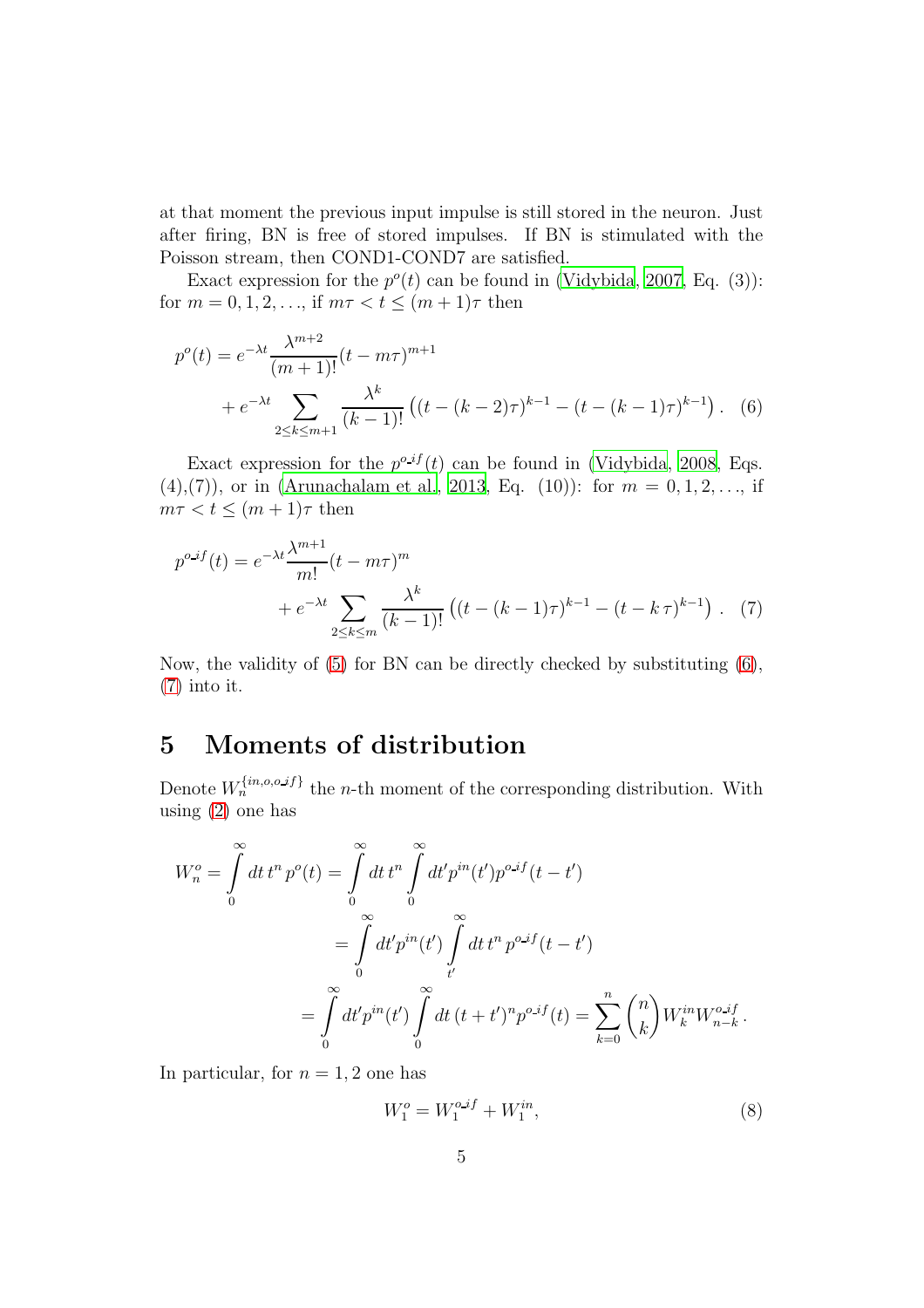$$
W_2^o = W_2^{o.if} + W_2^{in} + 2W_1^{in}W_1^{o.if}.
$$
\n(9)

<span id="page-5-2"></span>For binding neuron with threshold 2 fed with Poisson stream, [\(8\)](#page-4-2) can be checked explicitly. It is clear that here  $W_1^{in} = \frac{1}{\lambda}$  $\frac{1}{\lambda}$ . The  $W_1^o$  is found in [\(Vidybida](#page-6-1), [2007,](#page-6-1) Sec. 2):

$$
W_1^o = \frac{1}{\lambda} \left( 2 + \frac{1}{e^{\lambda \tau} - 1} \right).
$$

The  $W_1^{o\_if}$  is found in [\(Vidybida](#page-6-2), [2008,](#page-6-2) Eq. (9)) or [\(Arunachalam et al.](#page-5-0),  $2013,$  $2013,$  Eq.  $(11)$ :

$$
W_1^{o\_if} = \frac{1}{\lambda \left(1 - e^{-\lambda \tau}\right)}.
$$

The validity of [\(8\)](#page-4-2) can now be checked by substituting these expressions into it. Similarly, [\(Vidybida](#page-6-2), [2008](#page-6-2), Eqs. (12), (13)) give:

$$
W_2^o = \frac{2}{\lambda^2} \frac{3 e^{2\lambda \tau} + (\lambda \tau - 3) e^{\lambda \tau} + 1}{(e^{\lambda \tau} - 1)^2}, \quad W_2^{o.if} = \frac{2 e^{\lambda \tau}}{\lambda^2} \frac{e^{\lambda \tau} + \lambda \tau}{(e^{\lambda \tau} - 1)^2}.
$$

The validity of [\(9\)](#page-5-2) for binding neuron with threshold 2 fed with Poisson stream can be checked by substituting these expressions into it.

Finally, denote  $\sigma_{\ell}^2$  $\{i_{n,o,o}i\}$  the variance of corresponding distribution. Then from [\(8\)](#page-4-2), [\(9\)](#page-5-2) the following relation can be derived:

$$
\sigma_{o\_if}^2 = \sigma_o^2 - \sigma_{in}^2. \tag{10}
$$

Acknowledgements. This paper was supported by the Program "Microscopic and phenomenological models of fundamental physical processes in a micro and macroworld" of the National Academy of Science of Ukraine, Project PK No 0112U000056.

### References

- <span id="page-5-1"></span>Abbott, L.F., 1999. Lapique's introduction of the integrate-and-fire model neuron (1907). Brain Research.Bulletin. 50, 303–304. URL: <http://dx.doi.org/10.1016%2FS0361-9230%2899%2900161-6>.
- <span id="page-5-0"></span>Arunachalam, V., Akhavan-Tabatabaei, R., Lopez, C., 2013. Results on a binding neuron model and their implications for modified hourglass model for neuronal network. Computational and Mathematical Methods in Medicine 2013, 374878. URL: <http://dx.doi.org/10.1155/2013/374878>.